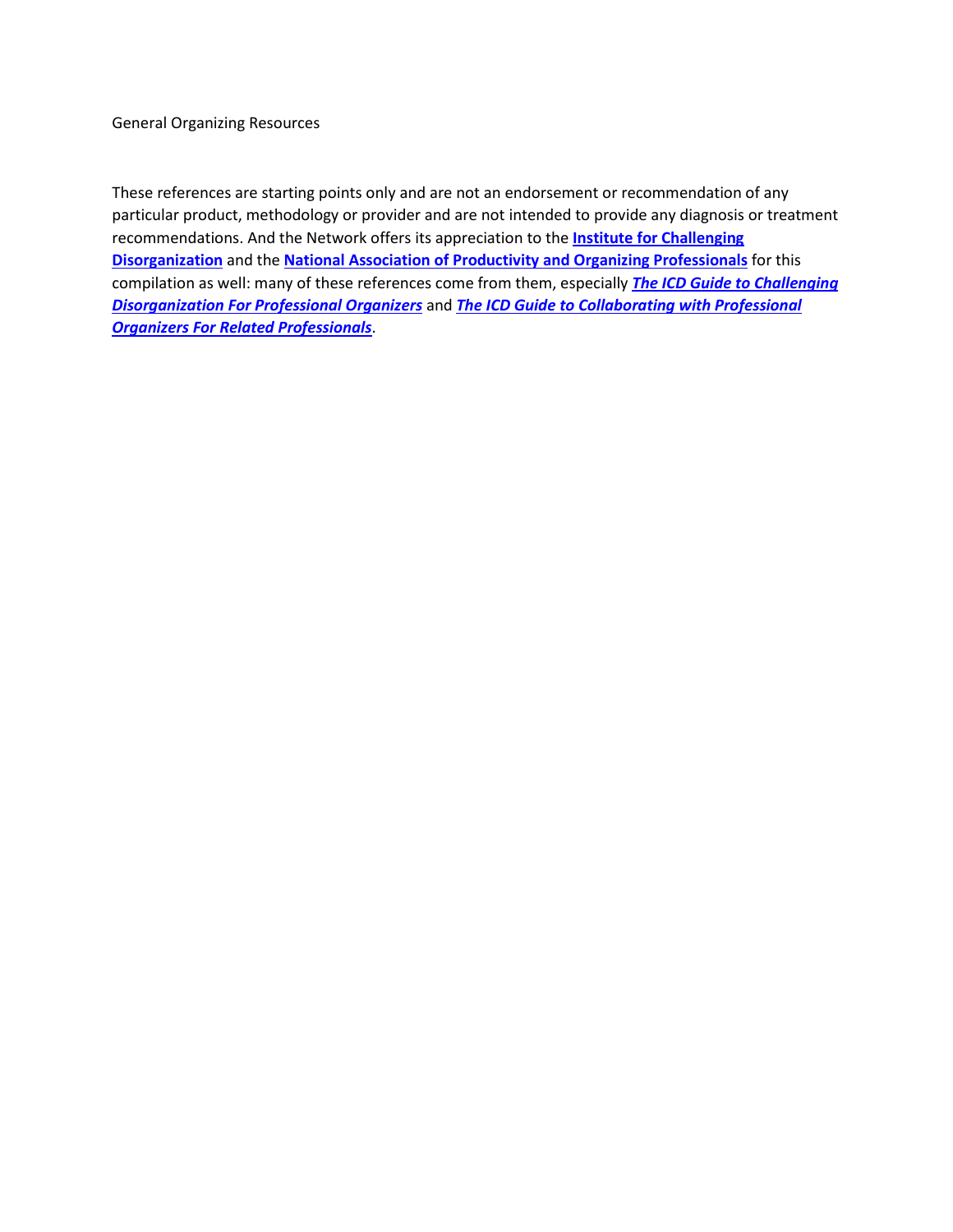## **International Resources**

The following organizations are affiliates of the **[National Association of Productivity and](https://www.napo.net/?)  [Organizing Professionals](https://www.napo.net/?)** (NAPO). All of these may be professional resources.

**[Associacao Nacional de Profissionais de Organizacao e Produtividade \(ANPOP Brasil\)](http://www.anpop.com.br/)**

**[International Federation of Professional Organizing Associations \(IFPOA\)](https://ifpoa.wordpress.com/)**

**[Japanese Life Organizers \(JALO\)](http://jalo.jp/)**

**L'Associazione [Professional Organizers Italia \(APOI\)](https://www.apoi.it/)**

**[Nederlandse Beroepsvereniging van Professional Organizers -](https://www.nbpo.nl/) Netherlands (NBPO)**

**[Professional Organizers in Canada \(POC\)](https://www.organizersincanada.com/)**

**[The Association of Professional Declutterers and Organisers UK \(APDO\)](https://www.apdo.co.uk/)**

**[The Korean Association of Professional Organizers \(KAPO\)](https://ifpoa.wordpress.com/republic-of-korea-kapo/)**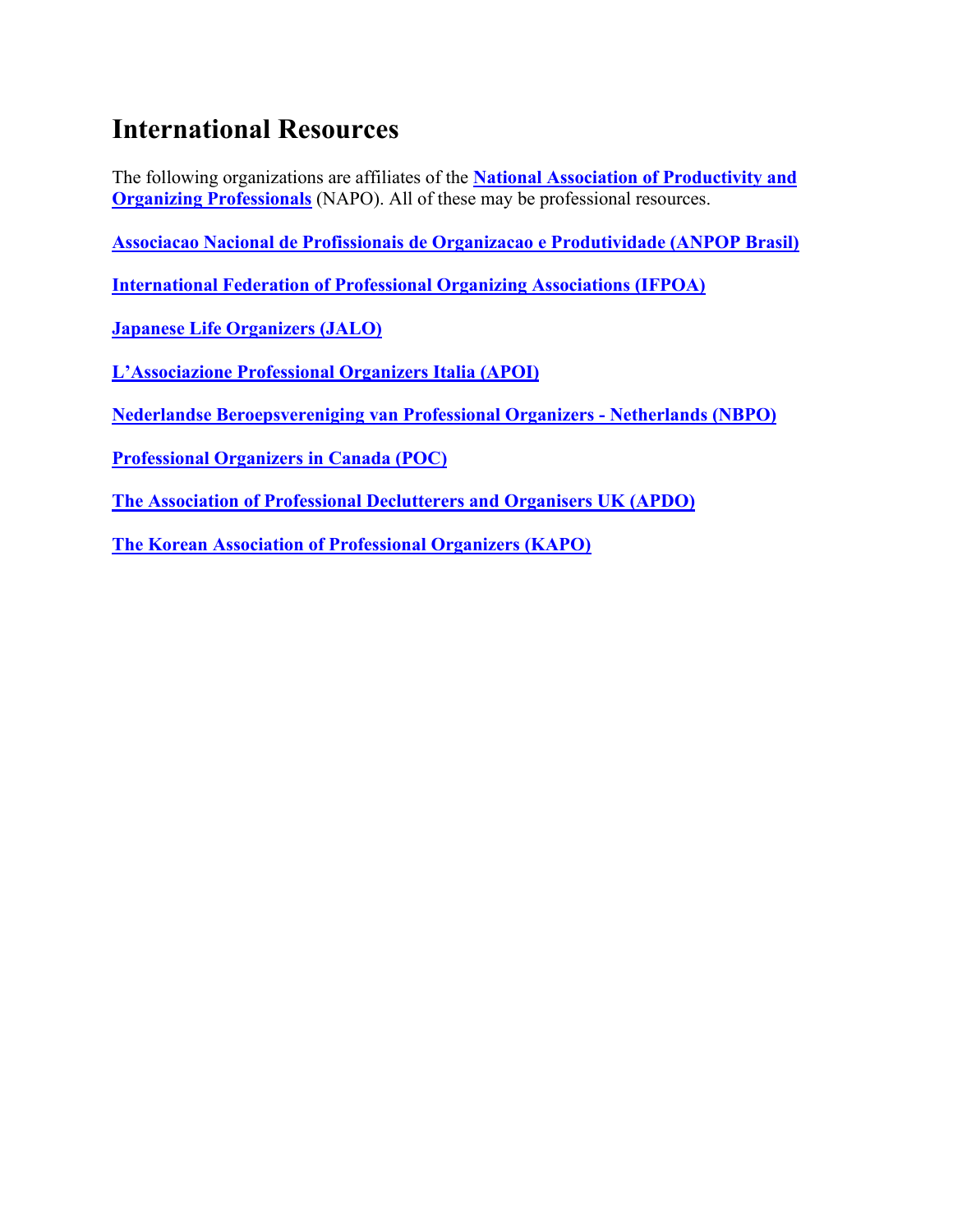## **Washington State Resources**

- **[National Association of Productivity and Organizing Professionals, Seattle Area](http://www.seattlenapo.com/)  [Chapter](http://www.seattlenapo.com/)**
- **[Sustainable Strategies, Nicole DeNamur](https://www.sustainablestrategiespllc.com/)**, **[Create a Healthy Home Office](https://sustainable-strategies.teachable.com/courses)**
- **[Northwest Relationships](https://www.northwestrelationships.com/)**, Tacoma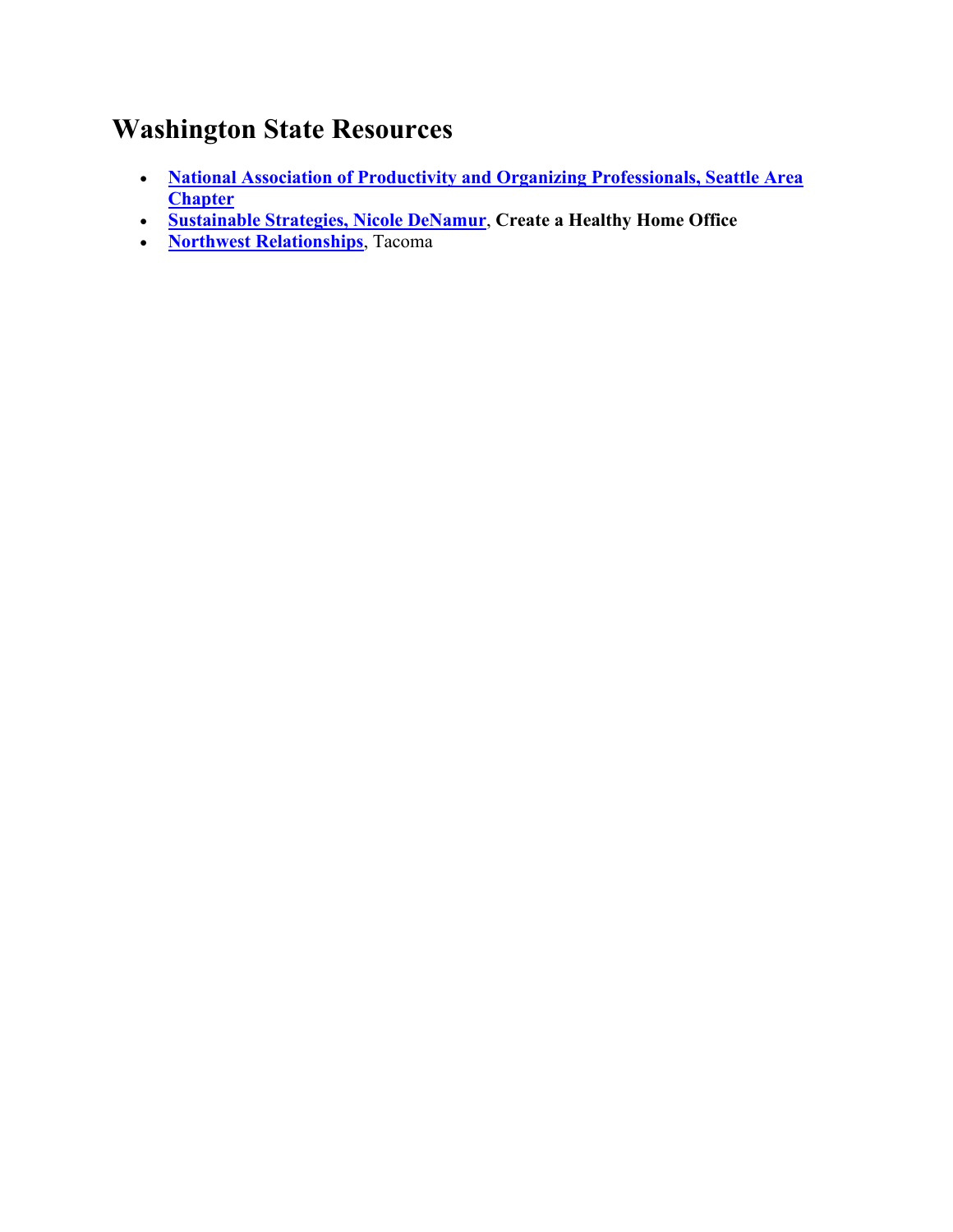## **National Resources**

- **[Association of Personal Photo Organizers \(APPO](https://www.appo.org/)**)
- **[Board of Certified Professional Organizers \(BCPO\)](http://www.certifiedprofessionalorganizers.org/)**
- **Children [of Hoarders](http://www.childrenofhoarders.com/)**
- **[Faithful Organizers](https://faithfulorganizers.com/index.php?option=com_content&view=article&id=1&Itemid=101)** (a community of Christian Organizers)
- **[FindMyOrganizer national online directory of professional organizers](http://www.findmyorganizer.com/)**
- **[Hoarding CleanUp](http://hoardingcleanup.com/home)**
- **[Institute for Challenging Disorganization \(ICD\)](http://www.challengingdisorganization.org/)**
- **[Janitorial Cleaning Services New York Inc.](http://www.commercialofficecleaning.com/professional-organization.html):** someone did an excellent job of compiling an explanation of Professional Organizing and links to additional information about the industry.
- **[Jewish Life...Organized!](http://jewish-life-organized.com/)**
- **[National Association of Productivity and Organizing Professionals \(NAPO\)](http://www.napo.net/)**
- **[National Association of Senior Move Managers \(NASMM\)](http://www.nasmm.org/)**
- **[National Attention Deficit Disorder Association \(ADDA\)](http://www.add.org/)**
- **[National Institute for Play](http://www.nifplay.org/)**
- **[The National Association of Black Professional Organizers](https://nabpo.org/)**
- **[The Photo Managers](https://thephotomanagers.com/)**

**Very specialized books are listed here:**

*After the Funeral: A [Practical Memoir for Administering Your Loved One's Estate](https://www.amazon.com/After-Funeral-Eileen-Moynahan/dp/1946533424/ref=sr_1_1?crid=3KIREFTHDJZW0&keywords=after+the+funeral+by+eileen+moynahan&qid=1583242209&sprefix=after+the+funeral%2Caps%2C1126&sr=8-1)* by **[Eileen](https://www.legacyestateorganizing.com/eileen-moynahan)  [Moynahan](https://www.legacyestateorganizing.com/eileen-moynahan)**.

*[Age in Place: A Guide to Modifying, Organizing and Decluttering Mom and Dad's Home](https://www.amazon.com/Age-Place-Modifying-Organizing-Decluttering-ebook/dp/B07BB3X7MC/ref=sr_1_84?keywords=professional+organizing&qid=1583037026&s=digital-text&sr=1-84)* by **[Lynda Shrager](https://otherwisehealthy.com/)**

*[Color to Declutter](https://seattlesparkle.com/color-to-declutter/)* by **[Jean Prominski](https://seattlesparkle.com/)**

*[Organize Your Printed Photographs: Find Lost Treasure in Your House!](https://www.amazon.com/Organize-Your-Printed-Photographs-Treasure-ebook/dp/B00LGWQ9MY/ref=sr_1_8?qid=1583035307&refinements=p_27%3AHelen+Volk&s=digital-text&sr=1-8&text=Helen+Volk)* by **[Helen Volk](http://www.beyondclutter.com/about/)**.

*[Photo Organizing Made Easy: Going from Overwhelmed to Overjoyed](https://www.amazon.com/Photo-Organizing-Made-Easy-Overwhelmed-ebook/dp/B078HH8VVW/ref=sr_1_79?keywords=organizer&qid=1583036002&s=digital-text&sr=1-79)* by **[Cathi Nelson](https://www.cathinelson.com/)**

*[Organize Your Garage in No Time](https://www.amazon.com/Organize-Your-Garage-No-Time/dp/078973219X)* by **[Barry Itzak](https://www.packingmovingunpacking.com/)**

*[The Complete Diabetes Organizer: Your Guide to a Less Stressful and More Manageable](https://www.amazon.com/Complete-Diabetes-Organizer-Stressful-Manageable/dp/1938170261/ref=sr_1_2?keywords=leslie+josel&qid=1583034692&s=digital-text&sr=1-2-catcorr)  [Diabetes Life](https://www.amazon.com/Complete-Diabetes-Organizer-Stressful-Manageable/dp/1938170261/ref=sr_1_2?keywords=leslie+josel&qid=1583034692&s=digital-text&sr=1-2-catcorr)* by **[Leslie Josel](https://www.orderoochaos.com/)**

*[The Organized Bride's Thank You Note Handbook](https://www.amazon.com/Organized-Brides-Thank-Note-Handbook/dp/098151751X/ref=sr_1_7?s=books&ie=UTF8&qid=1421079636&sr=1-7&keywords=wedding+thank+you+note)* by **[Stacey Agin Murray](https://organizedartistry.com/)**

*[The Organized Garage Sale: Have Fun and Make Money in Your Own Yard!](https://www.amazon.com/Organized-Garage-Sale-Have-Money-ebook/dp/B00LCLR1LM/ref=sr_1_6?qid=1583035145&refinements=p_27%3AHelen+Volk&s=digital-text&sr=1-6&text=Helen+Volk)* by **[Helen Volk](http://www.beyondclutter.com/about/)**